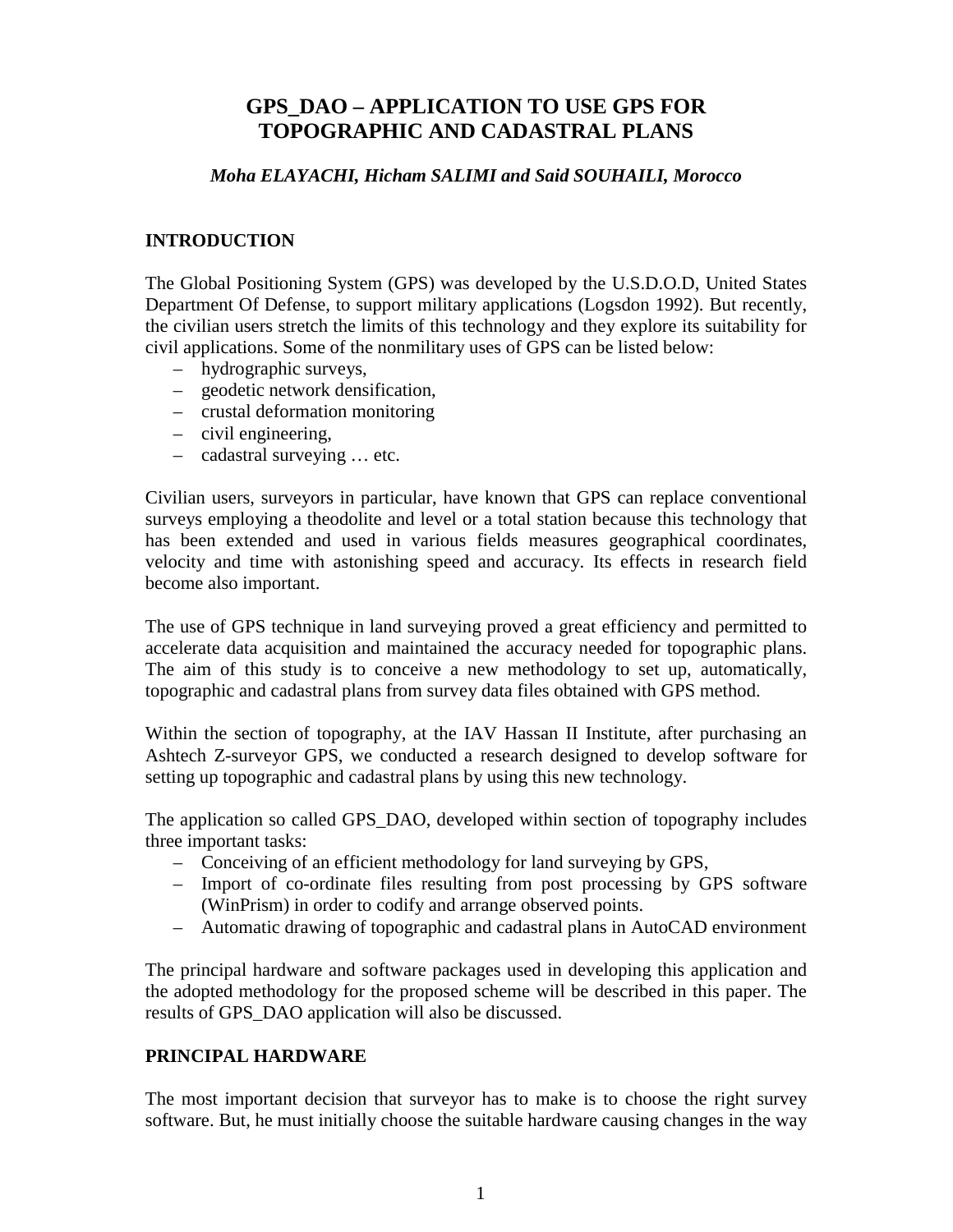he works. For that raison, it's necessary to present in the first time the hardware components.

The first hardware party used in this research is the Z-surveyor GPS receivers and their antennas. This system supports collection and post processing of static, rapid static, and kinematics data. It uses twelve channels for Coarse/Acquisition, code phase, and carrier phase measurements on the L1, and precise (P) code phase and carrier phase measurement on L1 and L2 bands (Ashtech, 1998). The receiver operates as a reference or over station. The amount of data that can be stored in the Z-surveyor depends on the internal PCMCIA card (from 2Mb to 85M). The second party is the computer with these recommended characteristics:

- Operating system: Windows 95/98,
- Processor: Pentium II,
- RAM: 32 Megabytes,
- Free disk: 500 Megabytes so as to install all software,
- Graphics card: SVGA,
- Mouse: Microsoft or compatible.

### **SOFTWARE PACKAGES**

In order to, effectively, explore the presented hardware, we have to choose the suitable and require software. On the way, we used WinPrism, an Ashtech GPS survey software, that allows us planning and processing collected data by GPS and Glonass-GPS receivers (Ashtech, 1998). This software uses a system of different interface packages fully compatible, enabling us to handle in a softly manner its modules (figure 1): Planning, Transfer, Process, Database, Setup, Adjust, CAD, and Tools.

| <b>PLANNING</b>        | <b>TRANSFER   PROCESS</b> |              |
|------------------------|---------------------------|--------------|
| <b>DATABASE PRISME</b> |                           | <b>SETUP</b> |
| ADJUST                 | <b>CAD</b>                | <b>TOOLS</b> |

**Figure 1**: WinPrism modules

Each module can be described bellow:

- **PLANNING**: this module lets us graphically view satellite availability for a desired date and time. Its helps us to plan surveys for optimum satellite periods.
- **TRANSFER**: it used for downloading data files stored in a receiver.
- **PROCESS**: lets us process survey data files obtained from receivers after using transfer.
- **SETUP**: to configure specific parameters (directories, printers, ..etc.).
- **ADJUST**: it is a network adjustment package.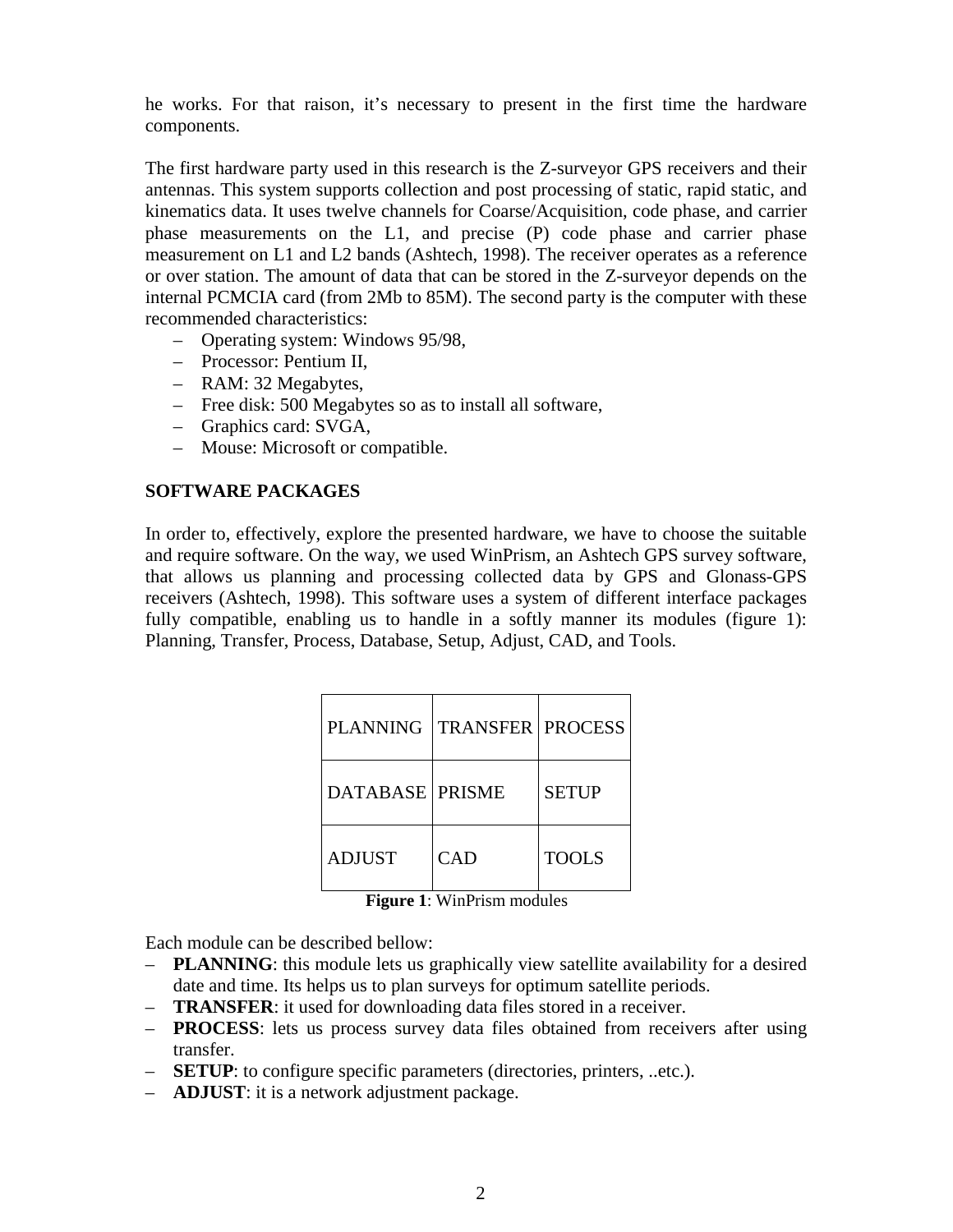- **CAD & DATABASE**: these modules are available as options. The CAD module allows us to manipulate the processed data files so as to produce CAD drawings. The second module is used for string all our GPS observation.
- **TOOLS**: to convert time system, edit receiver data files, create printed barcodes and convert data in RINEX format.

Other software components used in this study are AutoCAD drawing environment and Visual Basic. AutoCAD program is adopted for design process so as to establish topographic and cadastral plans. Every one, is familiar with engineering design procedures inside AutoCAD system, for this reason we incorporate it in our application. In addition if we want to make our job faster and easier with AutoCAD, we have to use another professional programming tool, Visual Basic, for creating and maintaining the calculating and processing modules of GPS\_DAO.

# **THE METHODOLOGY**

Applying GPS technology to setting up topographic and cadastral plans in Morocco is of a great importance for private and public surveyors. Their major purpose is to take advantage of the increase of technology. In addition the conventional measurement, user friendly methods, often have significant problems. Therefore, we proposed a new methodology for GPS surveying to overcome some difficulties of conventional approach. More efficiency can be achieved if we deal with the following steps.

# **OBSERVING SCHEDULE**

# **Reconnaissance**

In the first time we must use a topographic map at 1/50.000 scale (case of Morocco) in order to plot all potential control geodetic points that exist on the area to be surveyed. This map also provides a wide variety of required information like: location of power lines, boundaries, roads and buildings. Secondly, a preliminary visit to the site of survey is necessary and recommended. Then general information about topography of area and density of area features can be obtained. After these two stages, we must make sketches of details to survey including name of parcels, name of roads and name of natural limits.

# **Planning mission**

All GPS receivers require free sight to the satellite and four satellites at least must be above an observer's horizon. Then we have some conditions we have to become aware of to determine a good observing mission by using the planning software GPS (Sickle, 1996).

- The reference station must be placed in an area without obstructions and each receiver must be in contact continuously to at least four satellites.
- The satellite geometry has to be good, this is indicated by PDOP (Position Dilution Of Precision) which it must be low than five.
- The representation in the graphic forms for different area in a given day the number of visible satellites, the time of appearance and disappearance of each one.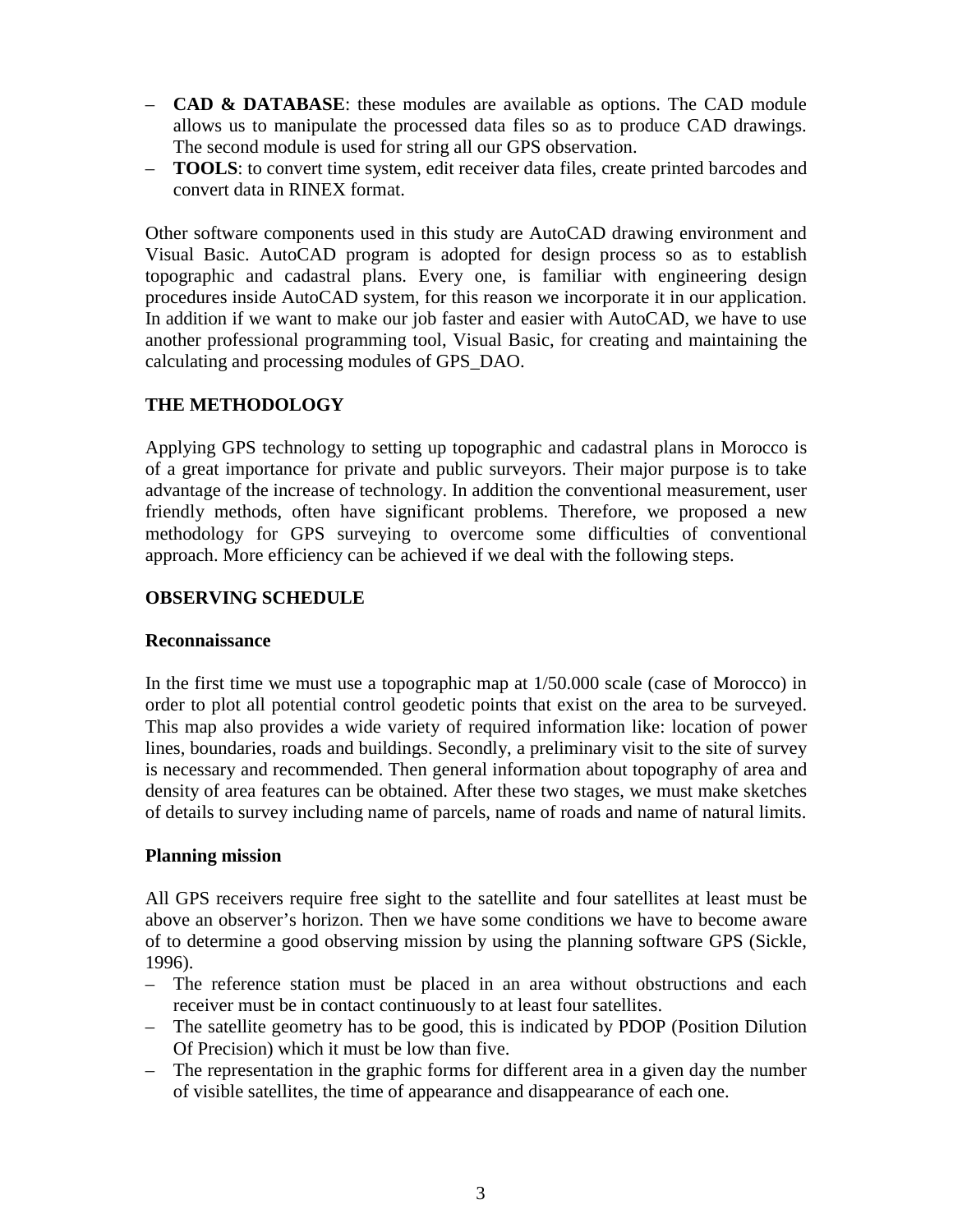### **Observing mission**

Choosing the right GPS positioning method for a particular survey application is very interesting. It depends on the accuracy the user needs. This part is intended to offer some general guidelines that are used in our methodology.

- **Initialization**: before the survey begins, we need to resolve the phase ambiguity and we process by initialization. There are at least two ways to accomplish this task. Firstly, we can use a baseline between two known points. Receivers occupy each station for a few minutes. Secondly, we can use another method called the antenna swap. It requires that the two receivers are active and collecting data from at least four satellites during the operation. One receiver occupies a control point while another receiver occupies the first known point of the survey. In a few minutes of observation we switch the receivers. After another few minutes we switched back the receivers to their original points (Leick, 1995). In our case of study, we used the first procedure. We placed one receiver in a control point (base station) with known co-ordinates and we placed the second receiver as a rover in the first point of survey.
- **Observing mode**: In order to facilitate the codification and arrangement of details, the user has the freedom to move from point to point through the area. He only must respect the same direction to complete survey when he observes two successive points of the same details. But the order of numerous is not interesting because each point has a code name depending on its nature. The figure 2 illustrates the senses of surveying during the collection of data.
- **Codification**: Before proceeding into the area to gather data, a model for codification is conceived and must be applied. This model helps us to automate design in AutoCAD environment. In the area to be surveyed, the user makes sketches of each detail (parcel, road, building, ..etc.) on paper including the appropriate code. If the user has the Huskey unit he can enter a specific code for each detail, otherwise he can enter all codes after importing collected data. In our approach, we identify three main categories of codification that are labeled: points (table 1.a), lines and area (table 1.b).

| a. Code of points |                     |           |                     |           |                          |  |  |
|-------------------|---------------------|-----------|---------------------|-----------|--------------------------|--|--|
| Code              | <b>Descriptions</b> | Code      | <b>Descriptions</b> |           | <b>Code</b> Descriptions |  |  |
| AN                | Antenna             | FI        | Fountain            | <b>PD</b> | Panel                    |  |  |
| <b>AR</b>         | Tree                | <b>KB</b> | Dome                | PG        | Geodetic point           |  |  |
| B                 | Boundary stone      | LD        | Double lamp         | <b>PH</b> | Pylon high tension       |  |  |
| <b>BC</b>         | Manhole             | LG        | Left lamp           | PL        | Pylon                    |  |  |
| <b>BL</b>         | Buoy                | <b>LR</b> | Right lamp          | <b>PM</b> | Pylon mean tension       |  |  |
| <b>BU</b>         | Land bushy          | MT        | Minaret             | <b>PR</b> | Triangular panel         |  |  |
| CA                | Cactus              | <b>OL</b> | Olive tree          | <b>PS</b> | Traffic sign             |  |  |
| CD                | Candelabra          | <b>OR</b> | Orange tree         | <b>PT</b> | Telephone                |  |  |
| <b>CE</b>         | Water tower         | <b>PA</b> | Palm tree           | PU        | Well                     |  |  |
| <b>CN</b>         | Conifer             | <b>PB</b> | Pylon low tension   | RG        | Look                     |  |  |
| EO                | Windmill            | PC        | Point               | <b>RT</b> | Telephone look           |  |  |
| <b>FE</b>         | Traffic light       | PB        | Pylon low tension   | <b>SE</b> | Water source             |  |  |
| FG                | Fig tree            | PC        | Point               | \$T       | <b>Station</b>           |  |  |

**Table 1.a :** List of code points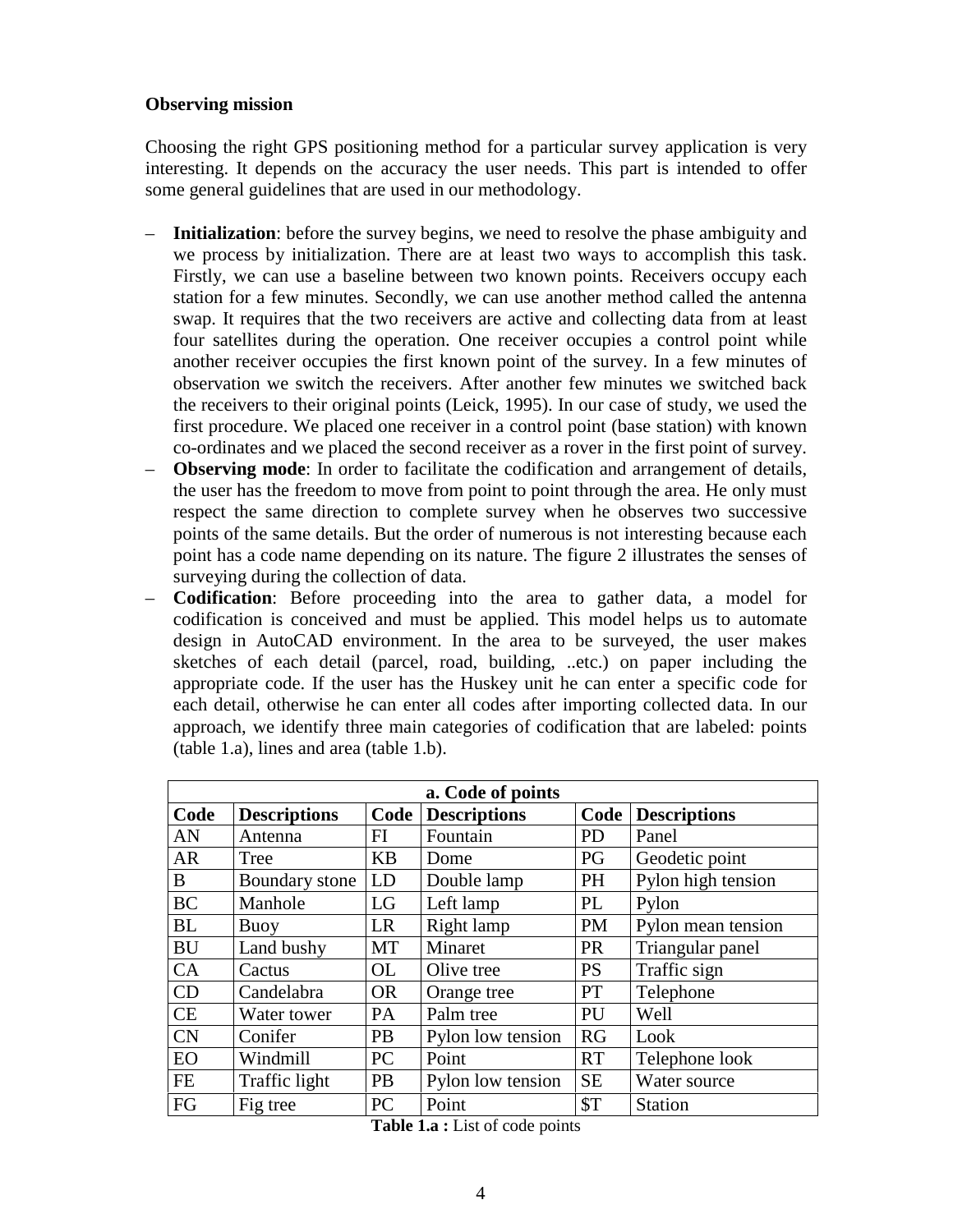| b. Code of lines and areas |                     |           |                     |              |                       |  |  |
|----------------------------|---------------------|-----------|---------------------|--------------|-----------------------|--|--|
| lines                      | <b>Descriptions</b> | lines     | <b>Descriptions</b> | <b>Areas</b> | <b>Descriptions</b>   |  |  |
| AX                         | Center line         | MM        | Common wall         | BA           | <b>Building</b>       |  |  |
| <b>BL</b>                  | embankment          | M         | Wall                | <b>BC</b>    | <b>Building block</b> |  |  |
| CA                         | Talweg              | PI        | Track               | <b>BR</b>    | <b>Brushwood</b>      |  |  |
| CB                         | Barbed fencing      | <b>RV</b> | River               | <b>BV</b>    | Shanty town           |  |  |
| CF                         | Railway             | <b>TR</b> | Pavement            | CI           | Israelite cemetery    |  |  |
| CG                         | Wire fencing        |           |                     | <b>CM</b>    | Muslim cemetery       |  |  |
| <b>CH</b>                  | Tree hedge          |           |                     | CS           | Area of cactus        |  |  |
| CL                         | Pipeline            |           |                     | <b>CT</b>    | Christian cemetery    |  |  |
| <b>CT</b>                  | Cactus line         |           |                     | CV           | Cultivation           |  |  |
| FA                         | Cliff               |           |                     | <b>DM</b>    | Area of palm tree     |  |  |
| HA                         | Tree line           |           |                     | <b>FR</b>    | Wood                  |  |  |
| LE                         | Line tension        |           |                     | MJ           | Marshland             |  |  |
| LP                         | Boundary            |           |                     | PE           | Area of stones        |  |  |
| <b>LT</b>                  | Telephone line      |           |                     | VI           | Vineyard              |  |  |

|--|

– **Organizing codification**: The user assigns for each detail a code indicating its physical nature. The letter (P) for punctual details, (L) for linear details and (Z) for zonal details must precede the code, so as to identify each detail and to distinguish between them. Once, the user has different linear or zonal details to survey he must add a number at the end of the each code. In addition, if the user wants to collect curved details, he has to allocate the letter (C1) in the beginning of the curve, (C2) in the middle and (C3) in the end of the curve. We can see these possibilities showed in the figure 2. For the points that are on the intersection of two or three details (linear or zonal) we affect to the same point all codes indicating each detail. The software arranges each detail with its code and stores it properly in the database (table 2).

| <b>Nature of details</b> | <b>Number</b> | Code | <b>Nature of details</b> | <b>Number</b> | Code               |
|--------------------------|---------------|------|--------------------------|---------------|--------------------|
| Building (area1)         |               | ZBA1 | Pavement (line 2)        | 11            | LTR <sub>2</sub>   |
| Building (area1)         | 2             | ZBA1 | Pavement (line 2)        | 12            | LTR <sub>2C1</sub> |
| Building (area1)         | 3             | ZBA1 | Pavement (line 2)        | 13            | LTR2C2             |
| Building (area1)         | 4             | LTR1 | Pavement (line 2)        | 14            | LTR2C3             |
| Building (area1)         | 5             | AR   | Pavement (line 2)        | 15            | ZBA <sub>2</sub>   |
| Pavement (line 1)        | 6             | LTR1 | Pavement (line 2)        | 16            | ZBA <sub>2</sub>   |
| Tree (point)             |               | AR   | Building (area2)         | 17            | ZBA <sub>2</sub>   |
| Pavement (line 1)        | 8             | ZBA1 | Building (area2)         | 18            | ZBA <sub>2</sub>   |
| Tree (point)             | 9             | ZBA1 | Building (area2)         | 19            | LTR <sub>2</sub>   |
| Pavement (line 1)        | 10            | LTR1 | Building (area2)         | 20            | LTR <sub>2</sub>   |

**Table 2:** surveyed details with their codes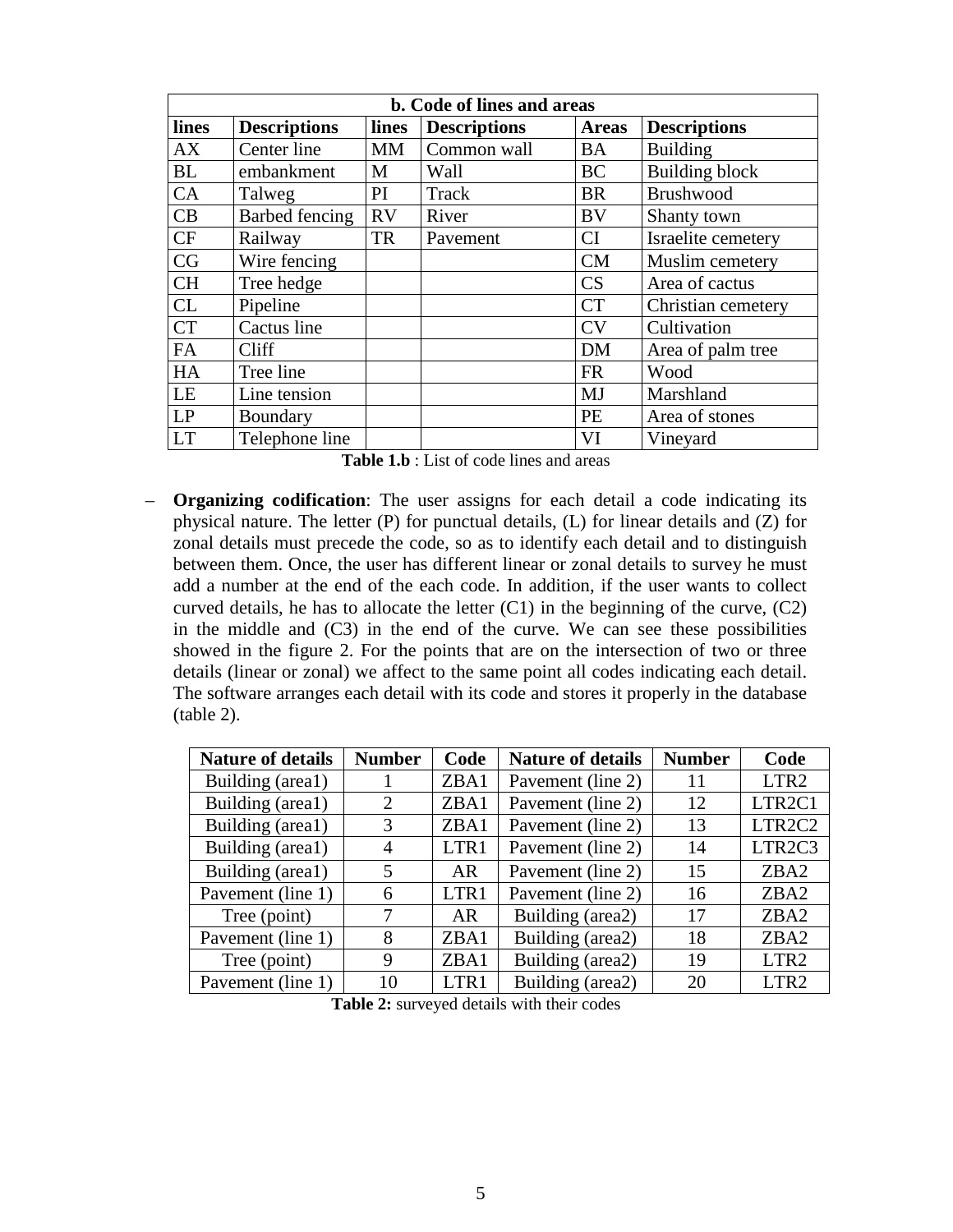

Figure 2: The approach to organize collecting data into the field or after downloading observations.

### **POST MISSION PROCESSING**

#### **Data processing**

After collecting observations, we proceed by importing data files into WinPrism software, calculating the geographical co-ordinates of transferred data and computing local co-ordinates (figure 3).

#### **Designing of topographical and cadastral plans**

After data processing, we transfer ASCII files to the database and we begin the concept of designing topographical and cadastral plans. In the first step, we take care for the rules made by the Administration of land titling, cadastral mapping and cartography according to the specific standards adopted in Morocco for setting up any graphic or textual documents. In the second step, the huge amount of downloaded data must be arranged and checked. With the managed database we are able to establish suitable plans (figure 4).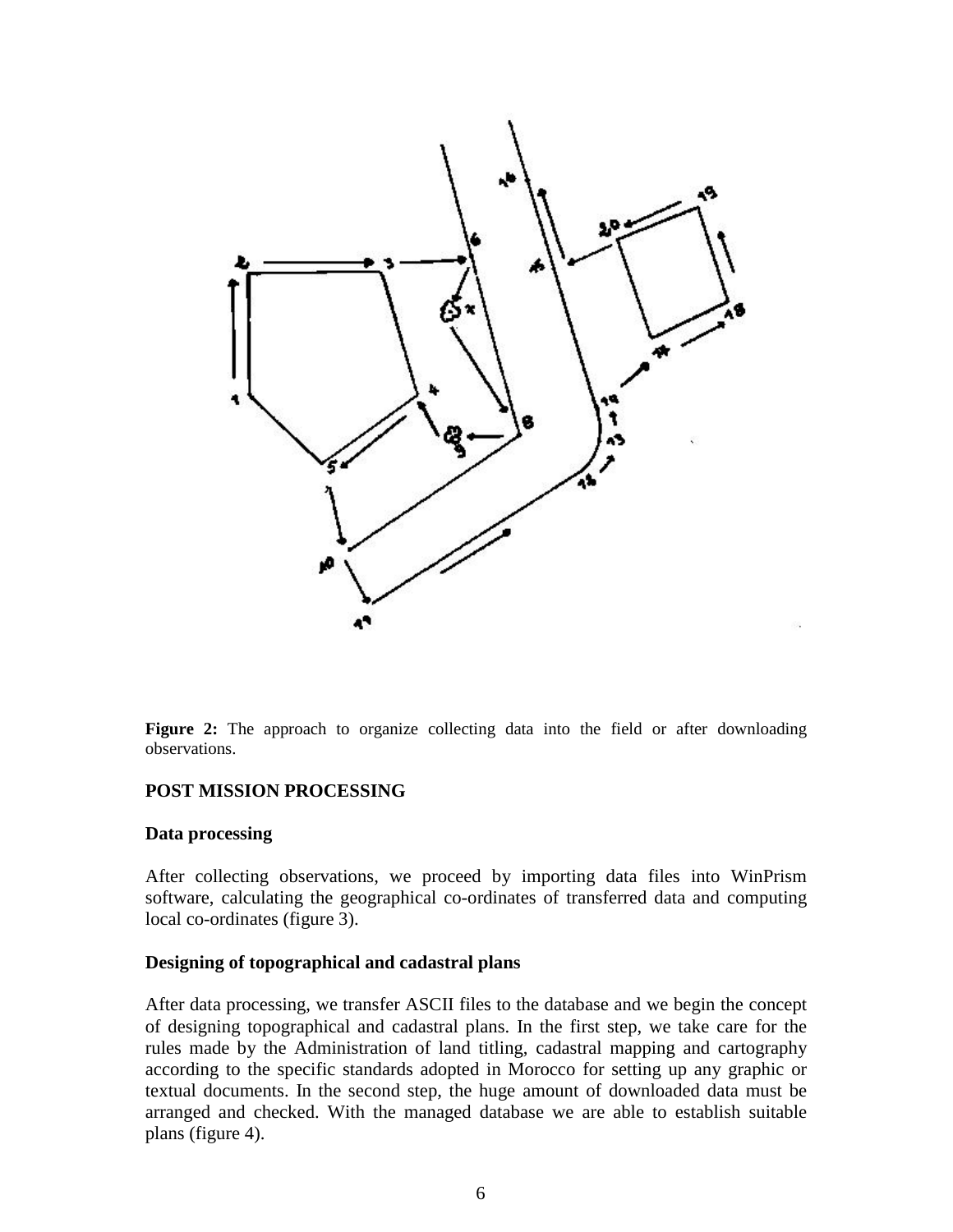

**Figure 3**: flow chart of different stages to undertake data processing (WinPrism)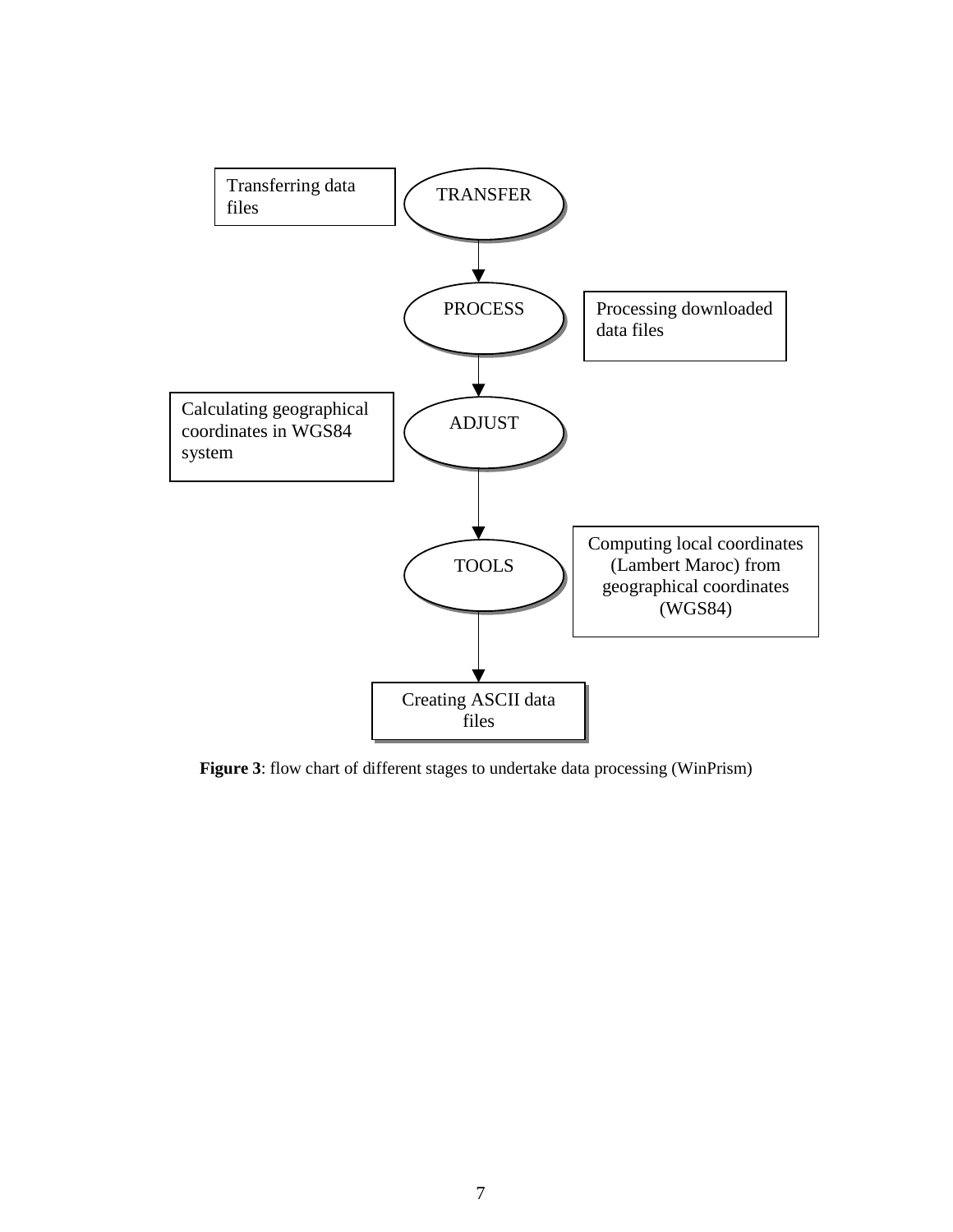

**Figure 4:** cadastral plan of department of topography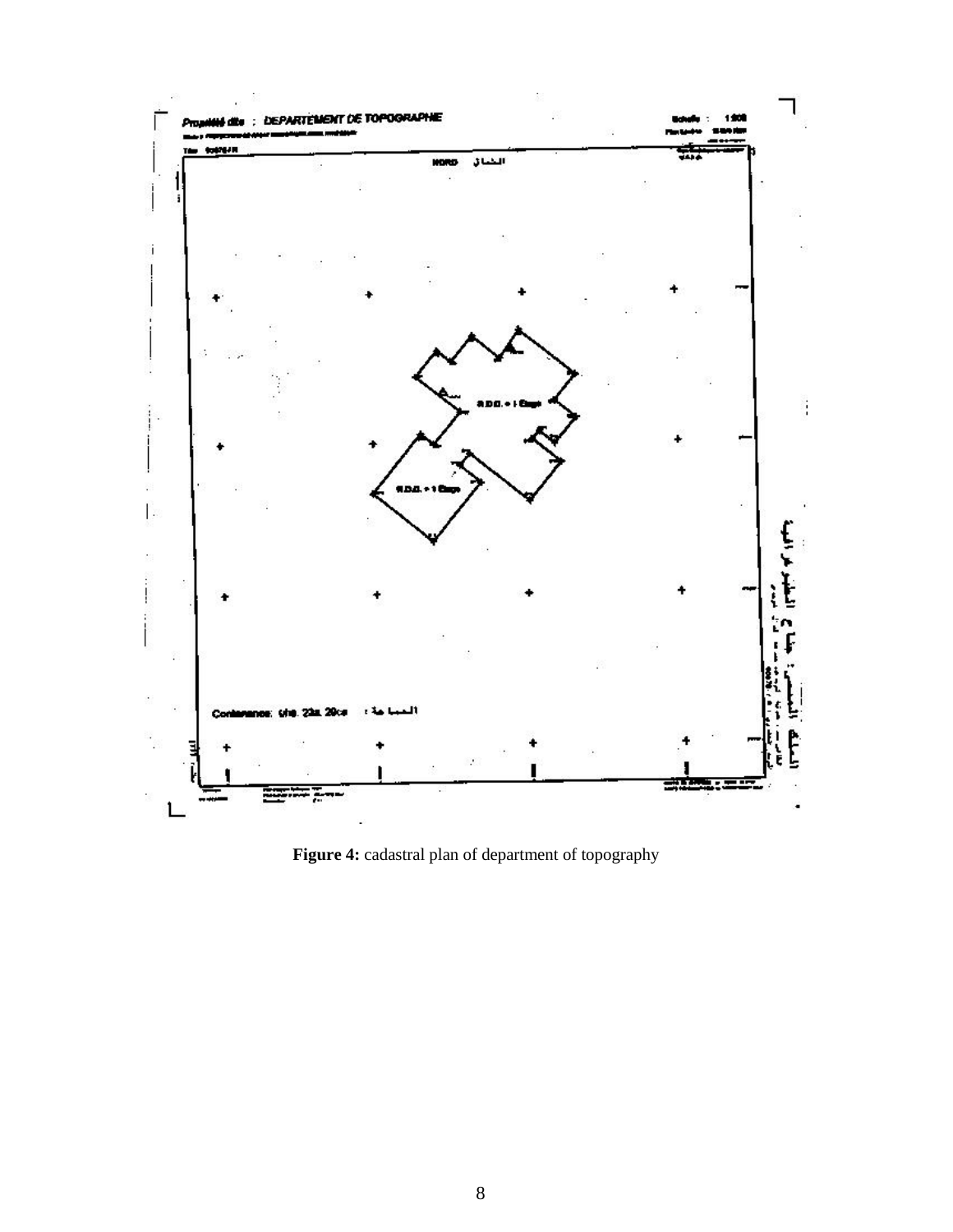### **RESULTS OF CASE STUDIES**

The developed application has been tested not only into our Institute's campus but also in the other fields so as to improve the suitability of the tool for different surfaces, shapes, and kinds of boundaries. Four sites have been chosen and the time of realization has been taken in consideration. The obtained results are in norms adopted in Morocco (10 cm for relative accuracy). The following table 3 shows us the past times to designing topographical or cadastral plans by the proposed tool.

|                       | <b>Applications</b>              | Site 1           | Site 2            | Site 3            | Site 4    |
|-----------------------|----------------------------------|------------------|-------------------|-------------------|-----------|
|                       | <b>Surfaces</b>                  |                  | 1ha               | 3.0495ha          | 57.5062ha |
|                       | <b>Amount of surveyed points</b> | 25               | 278               | 49                | 45        |
| (min:minutes)<br>Time | Reconnaissance                   | $10 \text{ min}$ | 1h                | 15min             |           |
|                       | Planing mission                  | 20 min           | 4h                | 30 <sub>min</sub> |           |
|                       | Observing mission                | 5 min            | $15 \text{ min}$  | 5min              |           |
|                       | Post processing                  | 5 min            | 40 <sub>min</sub> | 10 <sub>min</sub> | 10min     |
|                       | Designing                        | $2 \text{ min}$  | 5 min             | 3min              | 3min      |
|                       | Total                            | 42 min           | 6h                | 1h3min            |           |
| * ha: hectare.        |                                  |                  |                   |                   |           |

**Table 3:** Estimation of past time to surveying sites

# **CONCLUSION**

We are proposing a methodology for establishing topographical and cadastral plans by using the new technology: GPS and CAD drawing environment. This new investigation allows us to enhance the manner of working. The obtained results are very satisfying and we are absolutely sure that surveyors will alter the conventional procedures and they will take advantage of the new tool. Using this method, it is seen that the survey labor has been certainly reduced comparing to conventional methods.

On the other hand, the stop and go mode of GPS survey affords the desired accuracy and the use of intelligent code in field is successful. To adopt this method, it's necessary that the staff have to be well trained.

Through this education we have not seen any bad results, but the following works have to be accomplished:

- 1- An investigation needs to be conducted for the integration of data files collected by the total stations with the data files of GPS survey.
- 2- A conceptual model of data must be designed in order to perform the management of database.
- 3- Another research has to be done for implementation of RTK method of GPS survey.

### **REFERENCES**

Ashtech, 1998, Introduction to WinPrism, User's guide, USA, Magellan Corporation.

- Ashtech, 1998, Z-surveyor&Z-FX, operation and reference manual, USA, Magellan Corporation.
- Hansen, Su., 1998, GPS applied in cadastral surveys, proceeding of the FIG International Congress, commission 7, Juily98, Brighton, Great Britain.